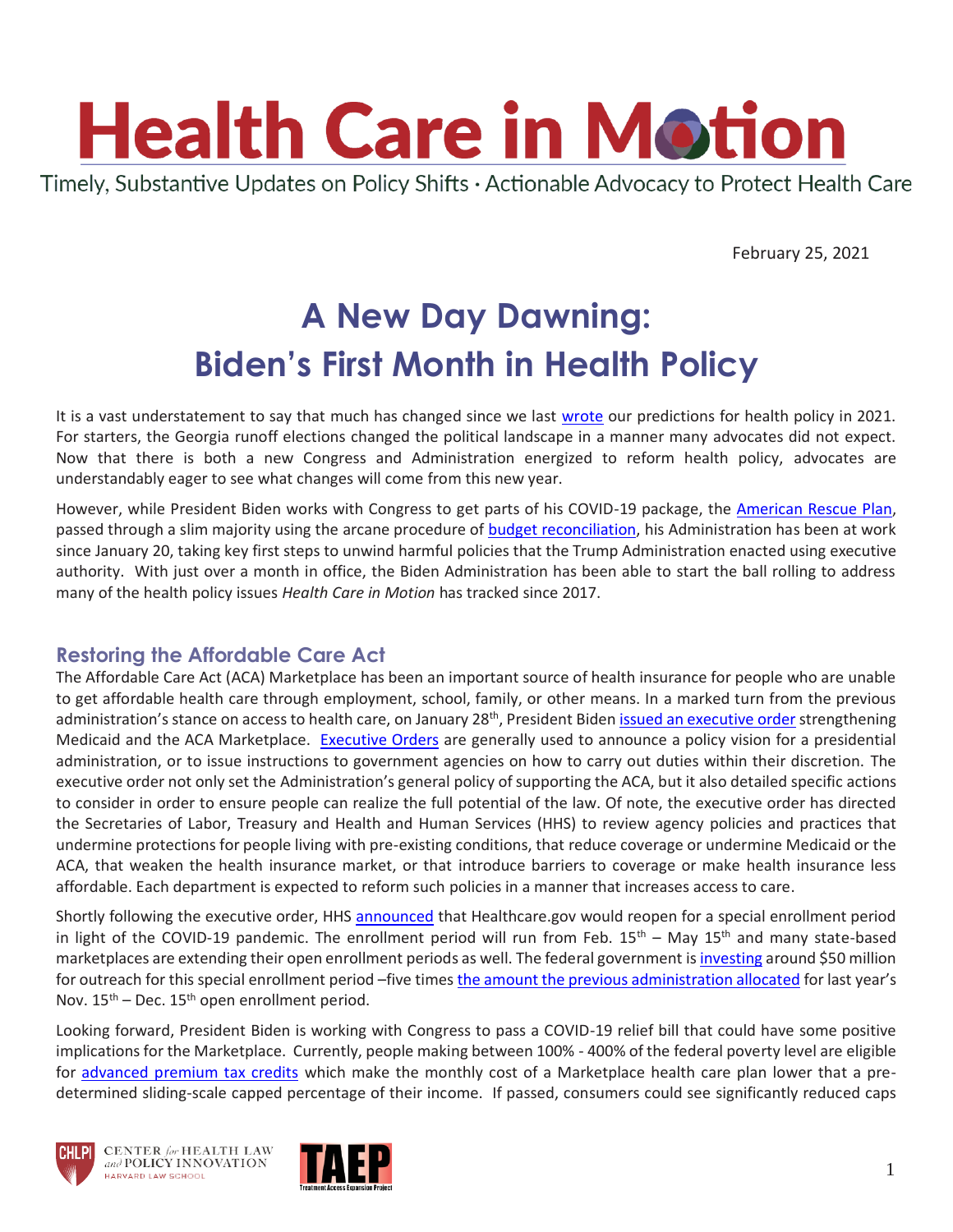on these costs with more people payin[g no premium](https://www.cbpp.org/research/health/health-provisions-in-house-relief-bill-would-improve-access-to-health-coverage) for a Marketplace plan. And in another move to strengthen the ACA, the Biden Administration has filed a [letter](https://www.supremecourt.gov/DocketPDF/19/19-840/168649/20210210151147983_19-840%2019-1019%20CA%20v%20TX.pdf) in the in *California v. Texas* case now pending in the Supreme Court regarding the constitutionality of the Individual Mandate and severability of that provision from the remainder of the ACA. (*Health Care in Motion* previously covered this case [here.](https://www.chlpi.org/wp-content/uploads/2013/12/HCIM_11_3_20.pdf)) In the letter, Deputy Solicitor General Kneedler informs the Court that the United States has changed its position:

"After reconsideration of the issue, it is now the position of the United States that the amended Section 5000A [Individual Mandate] is constitutional. . . . It is also now the position of the United States that, if this Court nevertheless concludes that Section 5000A(a) is unconstitutional, that provision is severable from the remainder of the ACA."

The Supreme Court has already heard oral arguments and has been briefed about the questions presented – so this letter (and shift in stance) may not ultimately have much impact on the Court's decision other than to signal a new era of the executive branch supporting the ACA. Advocates await a decision from the Supreme Court, which is expected by June.

#### **Unwinding Medicaid Work Requirements**

Longtime readers will recall that as far back as [January 2018,](https://www.chlpi.org/wp-content/uploads/2013/12/HCIM_01_12_2018_updated-1_17_2018.pdf) the Trump Administration invited states to condition Medicaid eligibility on satisfying a work requirement via a waiver. The Biden Administration has taken swift action to tackle these illegal waivers and ensure that Medicaid beneficiaries can access their services without being forced to document compliance with a work requirement.

A key first step was included in President Biden's January 28 Executive Order that directs his Administration to determine if any agency actions or policies are inconsistent with the Administration's policy to strengthen Medicaid and the Affordable Care Act, including demonstrations and waivers that "may reduce coverage under or otherwise undermine Medicaid." This clear nod to Medicaid waivers was quickly followed-up by the Centers for Medicare and Medicaid Services (CMS) [notifying](https://news.bloomberglaw.com/health-law-and-business/biden-health-agency-takes-first-step-to-undo-medicaid-work-rules?context=search&index=1) all states with work requirements that it is beginning the process of withdrawing prior approvals. Simultaneously, while there was little fanfare about it, the guidance from the previous administration inviting states to apply for work requirements has been [removed](https://ccf.georgetown.edu/2021/02/17/biden-administration-withdraws-medicaid-work-requirements-guidance-and-more/) from the CMS website.

Additionally, readers will recall that the Biden Administration inherits a line of litigation from states on work requirements, culminating in review of *[Azar v. Gresham](https://www.scotusblog.com/2020/12/justices-agree-to-review-legality-of-medicaid-work-requirements/)* before the U.S. Supreme Court. On February 22, the Biden Administration filed [a motion](https://www.supremecourt.gov/DocketPDF/20/20-37/169593/20210222160024769_20-37%20%2020-38%20-%20Gresham%20-Merits%20-%20Motion%20to%20Vacate.pdf) asking the Court to drop the case on the grounds that it will soon be moot. Aside from the obvious implications of the Court reviewing a work requirement policy that is soon to be terminated by the Administration, the motion points out that Arkansas, the state being sued for work requirements here (along with New Hampshire) is not currently implementing its work requirement waiver. That's because as a [condition](https://www.cbpp.org/blog/medicaid-maintenance-of-effort-protections-crucial-to-preserving-coverage) of receiving enhanced Medicaid funding to offset increased spending, states can't take people's coverage away during the public health emergency. Furthermore, the Administration has [announced](https://www.himss.org/news/hhs-signals-intent-extend-public-health-emergency-period-through-entirety-2021) that it expects the public health emergency to extend throughout 2021, when Arkansas' waiver is set to expire wit[h no plans](https://arktimes.com/arkansas-blog/2021/02/17/after-biden-nixes-work-requirements-arkansas-explores-new-path-forward-for-medicaid-expansion) to seek renewal.

Thus, the Biden Administration's strategy is to get the Court to put work requirements to bed for the time being. While Arkansas has filed a motion in opposition, New Hampshire has taken no position. The Court now has to decide whether it will proceed with oral arguments that were previously scheduled for March 29. Meanwhile, President Biden is working with Congress to bolster Medicaid funding in the upcoming COVID-19 relief bill.

#### **Combating Gender Identity and Sexual Orientation Discrimination**

[As we have written before,](https://www.chlpi.org/wp-content/uploads/2013/12/HCIM_6_25_20_2020-06-25_19-40.pdf) the long-term battle to combat discrimination in health care on the basis of sexual orientation and gender identity took a monumental step forward in June 2020, with the United States Supreme Court opinion in *[Bostock v. Clayton County.](https://www.supremecourt.gov/opinions/19pdf/17-1618_hfci.pdf)* Together with a slew of successful [court](https://www.lambdalegal.org/in-court/cases/whitman-walker-clinic-v-hhs) [challenges](https://www.thebody.com/article/nyc-trans-warriors-cecilia-gentili-tanya-asapansa-walker-anti-trans-health-care-rule) blocking efforts of the Trump Administration during its final [death rattle](https://images.app.goo.gl/cfwEBwheZv46EpBF9) to minimize the reach of Section 1557, this ruling means that the stage is set